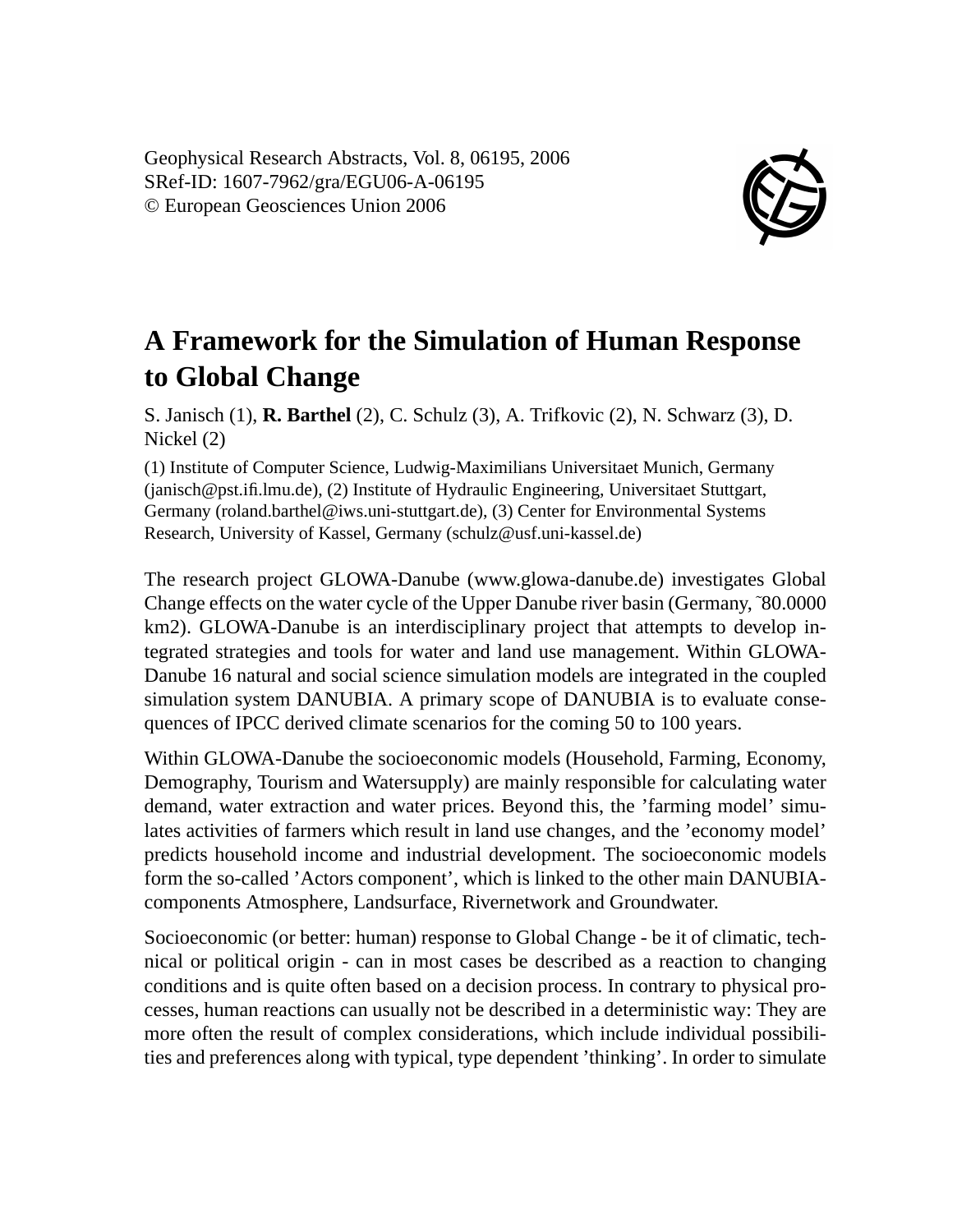this type of behaviour in DANUBIA, the 'Actors concept' was developed and implemented by the generic DeepActor framework as an extension of DANUBIA.

An actor is the smallest entity capable of making a decision. An actor in the case of DANUBIA is for example a farmer or a water supply company. It has to be noted that, since DANUBIA is a raster based system with a spatial discretisation of 1 by 1 km grid cells, an actor in the most cases does not explicitly represent a real person or organisation but rather an abstract, effective 'mean' of real actors located in each grid cell. An actor is located on one or more of these cells that in turn define the environment of this actor. Within each time step of a simulation run, each actor observes its environment and selects plans to execute as a reaction to its observations. Plan execution results in the execution of associated actions that model explicit state modifications of the simulation area. Different actors may have different course-of-actions as well as varying preferences, represented by their individual plans and their type-specific decision procedure.

The DeepActor framework applies object-oriented techniques to provide the basic building blocks of this concept in form of abstract base classes and predefined relationships among them. A concrete model may implement different actor, plan or action types by extending the respective abstract base class. Therefore the framework serves as a common architectural basis for the modelling and implementation of socio-economic models in GLOWA-Danube. To demonstrate the application of the DeepActor- (or MultiActor-)approach, the development of the models 'DeepWater-Supply' and 'DeepHousehold' is described.

DeepWaterSupply is a model of the water supply sector comprising water extraction, treatment and distribution. It acts as a link between the natural 'supply side', simulated by a groundwater and a surface water model, and the socio-economic 'demand side' simulated by a household, tourism, farming and an economy model of water consumption in the respective sectors. The main aim of DeepWaterSupply in the context of Global Change is to react reasonably to all possible changes on the supply and on the demand side. Based on the framework the DeepWaterSupply model implements the actor type water supply company (WSC). A WSC compares the demands to the state of the resources on the supply side. Depending on the result a WSC chooses from different plans ranging from 'business as usual' to 'crisis management'. The strictly object-oriented DeepActor framework allows a model implementation and extension (new types, plans, ...) at a minimum effort. For the water supply sector, the Multiactor-Approach has the advantage that it facilitates a flexible and realistic response to system changes. Scenarios can be easily defined by adjusting actor types and preferences and critical states can be identified without having to model the infrastructure of individual WSC explicitly.